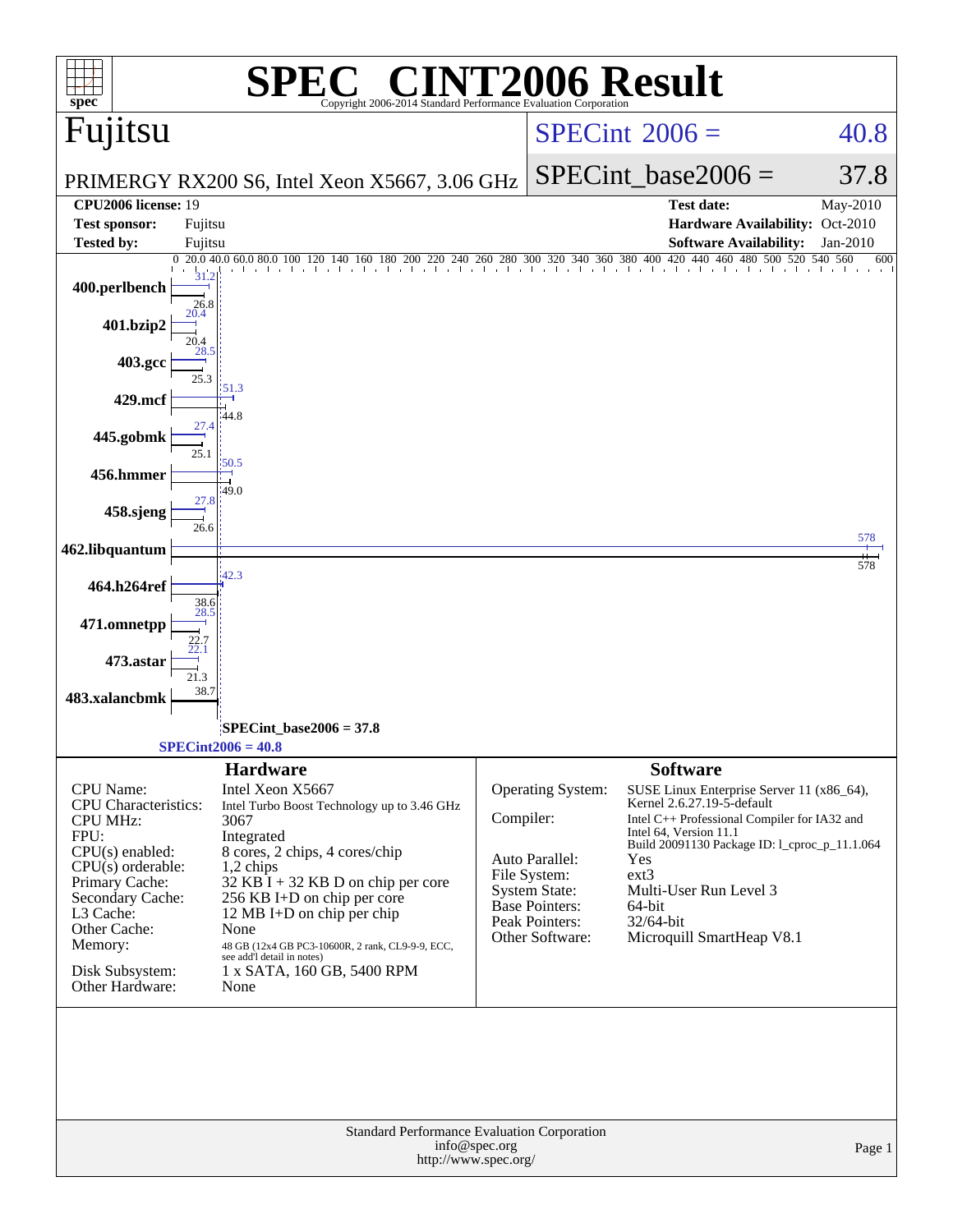

# **[SPEC CINT2006 Result](http://www.spec.org/auto/cpu2006/Docs/result-fields.html#SPECCINT2006Result)**

# Fujitsu

## $SPECint2006 = 40.8$  $SPECint2006 = 40.8$

PRIMERGY RX200 S6, Intel Xeon X5667, 3.06 GHz

**[CPU2006 license:](http://www.spec.org/auto/cpu2006/Docs/result-fields.html#CPU2006license)** 19 **[Test date:](http://www.spec.org/auto/cpu2006/Docs/result-fields.html#Testdate)** May-2010 **[Test sponsor:](http://www.spec.org/auto/cpu2006/Docs/result-fields.html#Testsponsor)** Fujitsu **[Hardware Availability:](http://www.spec.org/auto/cpu2006/Docs/result-fields.html#HardwareAvailability)** Oct-2010 **[Tested by:](http://www.spec.org/auto/cpu2006/Docs/result-fields.html#Testedby)** Fujitsu **[Software Availability:](http://www.spec.org/auto/cpu2006/Docs/result-fields.html#SoftwareAvailability)** Jan-2010

SPECint base2006 =  $37.8$ 

#### **[Results Table](http://www.spec.org/auto/cpu2006/Docs/result-fields.html#ResultsTable)**

| <b>Seconds</b> | Ratio | <b>Seconds</b> | Ratio | <b>Seconds</b> | Ratio        | <b>Seconds</b> | <b>Ratio</b> | <b>Seconds</b> | <b>Ratio</b> | <b>Seconds</b> | <b>Ratio</b> |
|----------------|-------|----------------|-------|----------------|--------------|----------------|--------------|----------------|--------------|----------------|--------------|
| <u>364</u>     | 26.8  | 363            |       | 365            | 26.8         | 317            | 30.9         | 312            | 31.3         | <u>314</u>     | 31.2         |
| 473            | 20.4  | 473            | 20.4  | 473            | 20.4         | 473            | 20.4         | 472            | 20.4         | 473            | 20.4         |
| 318            | 25.3  | 318            | 25.3  | 318            | 25.3         | 281            | 28.6         | 283            | 28.5         | 282            | 28.5         |
| 203            | 44.9  | 204            | 44.7  | 203            | 44.8         | 178            | 51.1         | 178            | 51.3         | 178            | 51.4         |
| 418            | 25.1  | 415            | 25.3  | 417            | 25.1         | 383            | 27.4         | 383            | 27.4         | 383            | 27.4         |
| 190            | 49.0  | 193            | 48.4  | 190            | 49.1         | 185            | 50.5         | 185            | 50.4         | 185            | 50.5         |
| 455            | 26.6  | 455            | 26.6  | 455            |              | <u>435</u>     | 27.8         | 435            | 27.8         | 436            | 27.8         |
| 36.0           | 575   | 35.8           | 578   | 35.2           | 588          | 35.8           | 578          | 35.8           | 578          | 35.0           | 592          |
| 574            | 38.6  | 572            | 38.7  | 573            | 38.6         | 523            | 42.3         | 523            | 42.4         | 524            | 42.2         |
| 277            | 22.6  | 275            | 22.7  | 275            | 22.7         | 220            | 28.5         | 221            | 28.2         | 219            | 28.6         |
| 330            | 21.2  | 330            | 21.3  | 330            | 21.3         | 317            | 22.2         | 317            | <u>22.1</u>  | 317            | 22.1         |
| 178            | 38.8  | 179            |       | 178            | 38.7         | 178            | 38.8         | 179            | 38.6         | 178            | <u>38.7</u>  |
|                |       | 2.111          |       | <b>Base</b>    | 26.9<br>38.6 |                | 26.6         |                |              | <b>Peak</b>    |              |

Results appear in the [order in which they were run.](http://www.spec.org/auto/cpu2006/Docs/result-fields.html#RunOrder) Bold underlined text [indicates a median measurement.](http://www.spec.org/auto/cpu2006/Docs/result-fields.html#Median)

#### **[Operating System Notes](http://www.spec.org/auto/cpu2006/Docs/result-fields.html#OperatingSystemNotes)**

'ulimit -s unlimited' was used to set the stacksize to unlimited prior to run

#### **[Platform Notes](http://www.spec.org/auto/cpu2006/Docs/result-fields.html#PlatformNotes)**

 BIOS configuration: Intel HT Technology = Disable Data Reuse Optimization = Disable

#### **[General Notes](http://www.spec.org/auto/cpu2006/Docs/result-fields.html#GeneralNotes)**

 OMP\_NUM\_THREADS set to number of cores KMP\_AFFINITY set to granularity=fine,scatter Binaries were compiled on SLES 10 with Binutils 2.18.50.0.7.20080502 For information about Fujitsu please visit: <http://www.fujitsu.com>

# **[Base Compiler Invocation](http://www.spec.org/auto/cpu2006/Docs/result-fields.html#BaseCompilerInvocation)**

[C benchmarks](http://www.spec.org/auto/cpu2006/Docs/result-fields.html#Cbenchmarks):  $\text{icc}$   $-\text{m64}$ 

[C++ benchmarks:](http://www.spec.org/auto/cpu2006/Docs/result-fields.html#CXXbenchmarks) [icpc -m64](http://www.spec.org/cpu2006/results/res2010q3/cpu2006-20100706-12327.flags.html#user_CXXbase_intel_icpc_64bit_fc66a5337ce925472a5c54ad6a0de310)

> Standard Performance Evaluation Corporation [info@spec.org](mailto:info@spec.org) <http://www.spec.org/>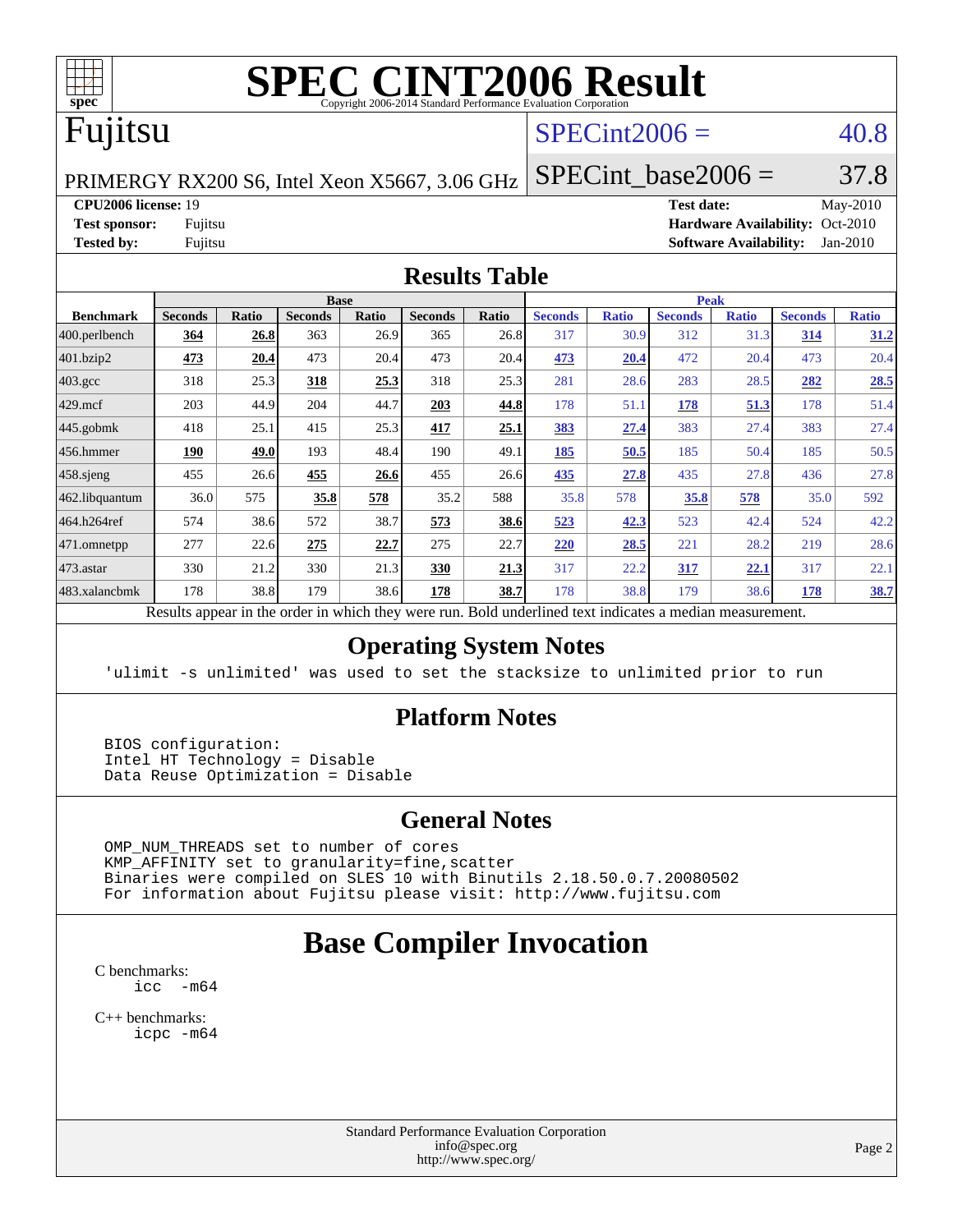

# **[SPEC CINT2006 Result](http://www.spec.org/auto/cpu2006/Docs/result-fields.html#SPECCINT2006Result)**

# Fujitsu

#### $SPECint2006 = 40.8$  $SPECint2006 = 40.8$

PRIMERGY RX200 S6, Intel Xeon X5667, 3.06 GHz

SPECint base2006 =  $37.8$ 

**[CPU2006 license:](http://www.spec.org/auto/cpu2006/Docs/result-fields.html#CPU2006license)** 19 **[Test date:](http://www.spec.org/auto/cpu2006/Docs/result-fields.html#Testdate)** May-2010 **[Test sponsor:](http://www.spec.org/auto/cpu2006/Docs/result-fields.html#Testsponsor)** Fujitsu **[Hardware Availability:](http://www.spec.org/auto/cpu2006/Docs/result-fields.html#HardwareAvailability)** Oct-2010 **[Tested by:](http://www.spec.org/auto/cpu2006/Docs/result-fields.html#Testedby)** Fujitsu **[Software Availability:](http://www.spec.org/auto/cpu2006/Docs/result-fields.html#SoftwareAvailability)** Jan-2010

### **[Base Portability Flags](http://www.spec.org/auto/cpu2006/Docs/result-fields.html#BasePortabilityFlags)**

 400.perlbench: [-DSPEC\\_CPU\\_LP64](http://www.spec.org/cpu2006/results/res2010q3/cpu2006-20100706-12327.flags.html#b400.perlbench_basePORTABILITY_DSPEC_CPU_LP64) [-DSPEC\\_CPU\\_LINUX\\_X64](http://www.spec.org/cpu2006/results/res2010q3/cpu2006-20100706-12327.flags.html#b400.perlbench_baseCPORTABILITY_DSPEC_CPU_LINUX_X64) 401.bzip2: [-DSPEC\\_CPU\\_LP64](http://www.spec.org/cpu2006/results/res2010q3/cpu2006-20100706-12327.flags.html#suite_basePORTABILITY401_bzip2_DSPEC_CPU_LP64) 403.gcc: [-DSPEC\\_CPU\\_LP64](http://www.spec.org/cpu2006/results/res2010q3/cpu2006-20100706-12327.flags.html#suite_basePORTABILITY403_gcc_DSPEC_CPU_LP64) 429.mcf: [-DSPEC\\_CPU\\_LP64](http://www.spec.org/cpu2006/results/res2010q3/cpu2006-20100706-12327.flags.html#suite_basePORTABILITY429_mcf_DSPEC_CPU_LP64) 445.gobmk: [-DSPEC\\_CPU\\_LP64](http://www.spec.org/cpu2006/results/res2010q3/cpu2006-20100706-12327.flags.html#suite_basePORTABILITY445_gobmk_DSPEC_CPU_LP64) 456.hmmer: [-DSPEC\\_CPU\\_LP64](http://www.spec.org/cpu2006/results/res2010q3/cpu2006-20100706-12327.flags.html#suite_basePORTABILITY456_hmmer_DSPEC_CPU_LP64) 458.sjeng: [-DSPEC\\_CPU\\_LP64](http://www.spec.org/cpu2006/results/res2010q3/cpu2006-20100706-12327.flags.html#suite_basePORTABILITY458_sjeng_DSPEC_CPU_LP64) 462.libquantum: [-DSPEC\\_CPU\\_LP64](http://www.spec.org/cpu2006/results/res2010q3/cpu2006-20100706-12327.flags.html#suite_basePORTABILITY462_libquantum_DSPEC_CPU_LP64) [-DSPEC\\_CPU\\_LINUX](http://www.spec.org/cpu2006/results/res2010q3/cpu2006-20100706-12327.flags.html#b462.libquantum_baseCPORTABILITY_DSPEC_CPU_LINUX) 464.h264ref: [-DSPEC\\_CPU\\_LP64](http://www.spec.org/cpu2006/results/res2010q3/cpu2006-20100706-12327.flags.html#suite_basePORTABILITY464_h264ref_DSPEC_CPU_LP64) 471.omnetpp: [-DSPEC\\_CPU\\_LP64](http://www.spec.org/cpu2006/results/res2010q3/cpu2006-20100706-12327.flags.html#suite_basePORTABILITY471_omnetpp_DSPEC_CPU_LP64) 473.astar: [-DSPEC\\_CPU\\_LP64](http://www.spec.org/cpu2006/results/res2010q3/cpu2006-20100706-12327.flags.html#suite_basePORTABILITY473_astar_DSPEC_CPU_LP64) 483.xalancbmk: [-DSPEC\\_CPU\\_LP64](http://www.spec.org/cpu2006/results/res2010q3/cpu2006-20100706-12327.flags.html#suite_basePORTABILITY483_xalancbmk_DSPEC_CPU_LP64) [-DSPEC\\_CPU\\_LINUX](http://www.spec.org/cpu2006/results/res2010q3/cpu2006-20100706-12327.flags.html#b483.xalancbmk_baseCXXPORTABILITY_DSPEC_CPU_LINUX)

### **[Base Optimization Flags](http://www.spec.org/auto/cpu2006/Docs/result-fields.html#BaseOptimizationFlags)**

[C benchmarks](http://www.spec.org/auto/cpu2006/Docs/result-fields.html#Cbenchmarks):

[-xSSE4.2](http://www.spec.org/cpu2006/results/res2010q3/cpu2006-20100706-12327.flags.html#user_CCbase_f-xSSE42_f91528193cf0b216347adb8b939d4107) [-ipo](http://www.spec.org/cpu2006/results/res2010q3/cpu2006-20100706-12327.flags.html#user_CCbase_f-ipo) [-O3](http://www.spec.org/cpu2006/results/res2010q3/cpu2006-20100706-12327.flags.html#user_CCbase_f-O3) [-no-prec-div](http://www.spec.org/cpu2006/results/res2010q3/cpu2006-20100706-12327.flags.html#user_CCbase_f-no-prec-div) [-static](http://www.spec.org/cpu2006/results/res2010q3/cpu2006-20100706-12327.flags.html#user_CCbase_f-static) [-parallel](http://www.spec.org/cpu2006/results/res2010q3/cpu2006-20100706-12327.flags.html#user_CCbase_f-parallel) [-opt-prefetch](http://www.spec.org/cpu2006/results/res2010q3/cpu2006-20100706-12327.flags.html#user_CCbase_f-opt-prefetch)

[C++ benchmarks:](http://www.spec.org/auto/cpu2006/Docs/result-fields.html#CXXbenchmarks)

[-xSSE4.2](http://www.spec.org/cpu2006/results/res2010q3/cpu2006-20100706-12327.flags.html#user_CXXbase_f-xSSE42_f91528193cf0b216347adb8b939d4107) [-ipo](http://www.spec.org/cpu2006/results/res2010q3/cpu2006-20100706-12327.flags.html#user_CXXbase_f-ipo) [-O3](http://www.spec.org/cpu2006/results/res2010q3/cpu2006-20100706-12327.flags.html#user_CXXbase_f-O3) [-no-prec-div](http://www.spec.org/cpu2006/results/res2010q3/cpu2006-20100706-12327.flags.html#user_CXXbase_f-no-prec-div) [-opt-prefetch](http://www.spec.org/cpu2006/results/res2010q3/cpu2006-20100706-12327.flags.html#user_CXXbase_f-opt-prefetch) [-Wl,-z,muldefs](http://www.spec.org/cpu2006/results/res2010q3/cpu2006-20100706-12327.flags.html#user_CXXbase_link_force_multiple1_74079c344b956b9658436fd1b6dd3a8a) [-L/home/cmplr/usr3/alrahate/cpu2006.1.1.ic11.1/libic11.1-64bit -lsmartheap64](http://www.spec.org/cpu2006/results/res2010q3/cpu2006-20100706-12327.flags.html#user_CXXbase_SmartHeap64_e2306cda84805d1ab360117a79ff779c)

#### **[Base Other Flags](http://www.spec.org/auto/cpu2006/Docs/result-fields.html#BaseOtherFlags)**

[C benchmarks](http://www.spec.org/auto/cpu2006/Docs/result-fields.html#Cbenchmarks):

403.gcc: [-Dalloca=\\_alloca](http://www.spec.org/cpu2006/results/res2010q3/cpu2006-20100706-12327.flags.html#b403.gcc_baseEXTRA_CFLAGS_Dalloca_be3056838c12de2578596ca5467af7f3)

# **[Peak Compiler Invocation](http://www.spec.org/auto/cpu2006/Docs/result-fields.html#PeakCompilerInvocation)**

[C benchmarks \(except as noted below\)](http://www.spec.org/auto/cpu2006/Docs/result-fields.html#Cbenchmarksexceptasnotedbelow):

icc  $-m64$ 

400.perlbench: [icc -m32](http://www.spec.org/cpu2006/results/res2010q3/cpu2006-20100706-12327.flags.html#user_peakCCLD400_perlbench_intel_icc_32bit_a6a621f8d50482236b970c6ac5f55f93)

429.mcf: [icc -m32](http://www.spec.org/cpu2006/results/res2010q3/cpu2006-20100706-12327.flags.html#user_peakCCLD429_mcf_intel_icc_32bit_a6a621f8d50482236b970c6ac5f55f93)

445.gobmk: [icc -m32](http://www.spec.org/cpu2006/results/res2010q3/cpu2006-20100706-12327.flags.html#user_peakCCLD445_gobmk_intel_icc_32bit_a6a621f8d50482236b970c6ac5f55f93)

464.h264ref: [icc -m32](http://www.spec.org/cpu2006/results/res2010q3/cpu2006-20100706-12327.flags.html#user_peakCCLD464_h264ref_intel_icc_32bit_a6a621f8d50482236b970c6ac5f55f93)

[C++ benchmarks \(except as noted below\):](http://www.spec.org/auto/cpu2006/Docs/result-fields.html#CXXbenchmarksexceptasnotedbelow) [icpc -m64](http://www.spec.org/cpu2006/results/res2010q3/cpu2006-20100706-12327.flags.html#user_CXXpeak_intel_icpc_64bit_fc66a5337ce925472a5c54ad6a0de310)

Continued on next page

Standard Performance Evaluation Corporation [info@spec.org](mailto:info@spec.org) <http://www.spec.org/>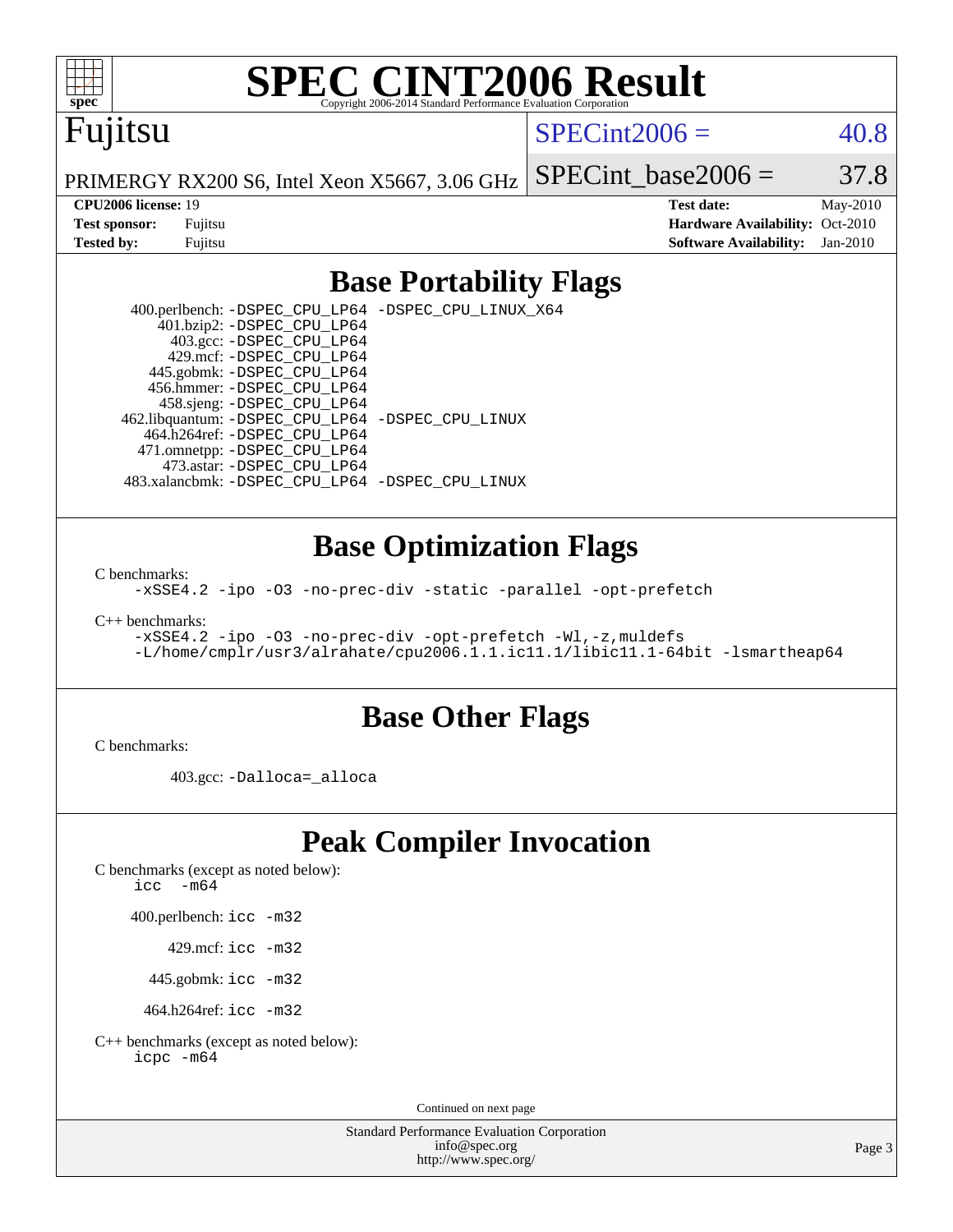

# **[SPEC CINT2006 Result](http://www.spec.org/auto/cpu2006/Docs/result-fields.html#SPECCINT2006Result)**

 $SPECint2006 = 40.8$  $SPECint2006 = 40.8$ 

PRIMERGY RX200 S6, Intel Xeon X5667, 3.06 GHz SPECint base2006 =  $37.8$ 

Fujitsu

**[CPU2006 license:](http://www.spec.org/auto/cpu2006/Docs/result-fields.html#CPU2006license)** 19 **[Test date:](http://www.spec.org/auto/cpu2006/Docs/result-fields.html#Testdate)** May-2010 **[Test sponsor:](http://www.spec.org/auto/cpu2006/Docs/result-fields.html#Testsponsor)** Fujitsu **[Hardware Availability:](http://www.spec.org/auto/cpu2006/Docs/result-fields.html#HardwareAvailability)** Oct-2010 **[Tested by:](http://www.spec.org/auto/cpu2006/Docs/result-fields.html#Testedby)** Fujitsu **[Software Availability:](http://www.spec.org/auto/cpu2006/Docs/result-fields.html#SoftwareAvailability)** Jan-2010

# **[Peak Compiler Invocation \(Continued\)](http://www.spec.org/auto/cpu2006/Docs/result-fields.html#PeakCompilerInvocation)**

471.omnetpp: [icpc -m32](http://www.spec.org/cpu2006/results/res2010q3/cpu2006-20100706-12327.flags.html#user_peakCXXLD471_omnetpp_intel_icpc_32bit_4e5a5ef1a53fd332b3c49e69c3330699)

## **[Peak Portability Flags](http://www.spec.org/auto/cpu2006/Docs/result-fields.html#PeakPortabilityFlags)**

400.perlbench: [-DSPEC\\_CPU\\_LINUX\\_IA32](http://www.spec.org/cpu2006/results/res2010q3/cpu2006-20100706-12327.flags.html#b400.perlbench_peakCPORTABILITY_DSPEC_CPU_LINUX_IA32)

 401.bzip2: [-DSPEC\\_CPU\\_LP64](http://www.spec.org/cpu2006/results/res2010q3/cpu2006-20100706-12327.flags.html#suite_peakPORTABILITY401_bzip2_DSPEC_CPU_LP64) 403.gcc: [-DSPEC\\_CPU\\_LP64](http://www.spec.org/cpu2006/results/res2010q3/cpu2006-20100706-12327.flags.html#suite_peakPORTABILITY403_gcc_DSPEC_CPU_LP64) 456.hmmer: [-DSPEC\\_CPU\\_LP64](http://www.spec.org/cpu2006/results/res2010q3/cpu2006-20100706-12327.flags.html#suite_peakPORTABILITY456_hmmer_DSPEC_CPU_LP64) 458.sjeng: [-DSPEC\\_CPU\\_LP64](http://www.spec.org/cpu2006/results/res2010q3/cpu2006-20100706-12327.flags.html#suite_peakPORTABILITY458_sjeng_DSPEC_CPU_LP64) 462.libquantum: [-DSPEC\\_CPU\\_LP64](http://www.spec.org/cpu2006/results/res2010q3/cpu2006-20100706-12327.flags.html#suite_peakPORTABILITY462_libquantum_DSPEC_CPU_LP64) [-DSPEC\\_CPU\\_LINUX](http://www.spec.org/cpu2006/results/res2010q3/cpu2006-20100706-12327.flags.html#b462.libquantum_peakCPORTABILITY_DSPEC_CPU_LINUX) 473.astar: [-DSPEC\\_CPU\\_LP64](http://www.spec.org/cpu2006/results/res2010q3/cpu2006-20100706-12327.flags.html#suite_peakPORTABILITY473_astar_DSPEC_CPU_LP64) 483.xalancbmk: [-DSPEC\\_CPU\\_LP64](http://www.spec.org/cpu2006/results/res2010q3/cpu2006-20100706-12327.flags.html#suite_peakPORTABILITY483_xalancbmk_DSPEC_CPU_LP64) [-DSPEC\\_CPU\\_LINUX](http://www.spec.org/cpu2006/results/res2010q3/cpu2006-20100706-12327.flags.html#b483.xalancbmk_peakCXXPORTABILITY_DSPEC_CPU_LINUX)

# **[Peak Optimization Flags](http://www.spec.org/auto/cpu2006/Docs/result-fields.html#PeakOptimizationFlags)**

[C benchmarks](http://www.spec.org/auto/cpu2006/Docs/result-fields.html#Cbenchmarks):

 400.perlbench: [-xSSE4.2](http://www.spec.org/cpu2006/results/res2010q3/cpu2006-20100706-12327.flags.html#user_peakPASS2_CFLAGSPASS2_LDCFLAGS400_perlbench_f-xSSE42_f91528193cf0b216347adb8b939d4107)(pass 2) [-prof-gen](http://www.spec.org/cpu2006/results/res2010q3/cpu2006-20100706-12327.flags.html#user_peakPASS1_CFLAGSPASS1_LDCFLAGS400_perlbench_prof_gen_e43856698f6ca7b7e442dfd80e94a8fc)(pass 1) [-ipo](http://www.spec.org/cpu2006/results/res2010q3/cpu2006-20100706-12327.flags.html#user_peakPASS2_CFLAGSPASS2_LDCFLAGS400_perlbench_f-ipo)(pass 2) [-O3](http://www.spec.org/cpu2006/results/res2010q3/cpu2006-20100706-12327.flags.html#user_peakPASS2_CFLAGSPASS2_LDCFLAGS400_perlbench_f-O3)(pass 2) [-no-prec-div](http://www.spec.org/cpu2006/results/res2010q3/cpu2006-20100706-12327.flags.html#user_peakPASS2_CFLAGSPASS2_LDCFLAGS400_perlbench_f-no-prec-div)(pass 2) [-static](http://www.spec.org/cpu2006/results/res2010q3/cpu2006-20100706-12327.flags.html#user_peakPASS2_CFLAGSPASS2_LDCFLAGS400_perlbench_f-static)(pass 2) [-prof-use](http://www.spec.org/cpu2006/results/res2010q3/cpu2006-20100706-12327.flags.html#user_peakPASS2_CFLAGSPASS2_LDCFLAGS400_perlbench_prof_use_bccf7792157ff70d64e32fe3e1250b55)(pass 2) [-ansi-alias](http://www.spec.org/cpu2006/results/res2010q3/cpu2006-20100706-12327.flags.html#user_peakCOPTIMIZE400_perlbench_f-ansi-alias) [-opt-prefetch](http://www.spec.org/cpu2006/results/res2010q3/cpu2006-20100706-12327.flags.html#user_peakCOPTIMIZE400_perlbench_f-opt-prefetch) 401.bzip2: [-xSSE4.2](http://www.spec.org/cpu2006/results/res2010q3/cpu2006-20100706-12327.flags.html#user_peakPASS2_CFLAGSPASS2_LDCFLAGS401_bzip2_f-xSSE42_f91528193cf0b216347adb8b939d4107)(pass 2) [-prof-gen](http://www.spec.org/cpu2006/results/res2010q3/cpu2006-20100706-12327.flags.html#user_peakPASS1_CFLAGSPASS1_LDCFLAGS401_bzip2_prof_gen_e43856698f6ca7b7e442dfd80e94a8fc)(pass 1) [-ipo](http://www.spec.org/cpu2006/results/res2010q3/cpu2006-20100706-12327.flags.html#user_peakPASS2_CFLAGSPASS2_LDCFLAGS401_bzip2_f-ipo)(pass 2) [-O3](http://www.spec.org/cpu2006/results/res2010q3/cpu2006-20100706-12327.flags.html#user_peakPASS2_CFLAGSPASS2_LDCFLAGS401_bzip2_f-O3)(pass 2) [-no-prec-div](http://www.spec.org/cpu2006/results/res2010q3/cpu2006-20100706-12327.flags.html#user_peakCOPTIMIZEPASS2_CFLAGSPASS2_LDCFLAGS401_bzip2_f-no-prec-div) [-static](http://www.spec.org/cpu2006/results/res2010q3/cpu2006-20100706-12327.flags.html#user_peakPASS2_CFLAGSPASS2_LDCFLAGS401_bzip2_f-static)(pass 2) [-prof-use](http://www.spec.org/cpu2006/results/res2010q3/cpu2006-20100706-12327.flags.html#user_peakPASS2_CFLAGSPASS2_LDCFLAGS401_bzip2_prof_use_bccf7792157ff70d64e32fe3e1250b55)(pass 2) [-auto-ilp32](http://www.spec.org/cpu2006/results/res2010q3/cpu2006-20100706-12327.flags.html#user_peakCOPTIMIZE401_bzip2_f-auto-ilp32) [-opt-prefetch](http://www.spec.org/cpu2006/results/res2010q3/cpu2006-20100706-12327.flags.html#user_peakCOPTIMIZE401_bzip2_f-opt-prefetch) [-ansi-alias](http://www.spec.org/cpu2006/results/res2010q3/cpu2006-20100706-12327.flags.html#user_peakCOPTIMIZE401_bzip2_f-ansi-alias) 403.gcc: [-xSSE4.2](http://www.spec.org/cpu2006/results/res2010q3/cpu2006-20100706-12327.flags.html#user_peakCOPTIMIZE403_gcc_f-xSSE42_f91528193cf0b216347adb8b939d4107) [-ipo](http://www.spec.org/cpu2006/results/res2010q3/cpu2006-20100706-12327.flags.html#user_peakCOPTIMIZE403_gcc_f-ipo) [-O3](http://www.spec.org/cpu2006/results/res2010q3/cpu2006-20100706-12327.flags.html#user_peakCOPTIMIZE403_gcc_f-O3) [-no-prec-div](http://www.spec.org/cpu2006/results/res2010q3/cpu2006-20100706-12327.flags.html#user_peakCOPTIMIZE403_gcc_f-no-prec-div) [-static](http://www.spec.org/cpu2006/results/res2010q3/cpu2006-20100706-12327.flags.html#user_peakCOPTIMIZE403_gcc_f-static) [-inline-calloc](http://www.spec.org/cpu2006/results/res2010q3/cpu2006-20100706-12327.flags.html#user_peakCOPTIMIZE403_gcc_f-inline-calloc) [-opt-malloc-options=3](http://www.spec.org/cpu2006/results/res2010q3/cpu2006-20100706-12327.flags.html#user_peakCOPTIMIZE403_gcc_f-opt-malloc-options_13ab9b803cf986b4ee62f0a5998c2238) [-auto-ilp32](http://www.spec.org/cpu2006/results/res2010q3/cpu2006-20100706-12327.flags.html#user_peakCOPTIMIZE403_gcc_f-auto-ilp32) 429.mcf: [-xSSE4.2](http://www.spec.org/cpu2006/results/res2010q3/cpu2006-20100706-12327.flags.html#user_peakCOPTIMIZE429_mcf_f-xSSE42_f91528193cf0b216347adb8b939d4107) [-ipo](http://www.spec.org/cpu2006/results/res2010q3/cpu2006-20100706-12327.flags.html#user_peakCOPTIMIZE429_mcf_f-ipo) [-O3](http://www.spec.org/cpu2006/results/res2010q3/cpu2006-20100706-12327.flags.html#user_peakCOPTIMIZE429_mcf_f-O3) [-no-prec-div](http://www.spec.org/cpu2006/results/res2010q3/cpu2006-20100706-12327.flags.html#user_peakCOPTIMIZE429_mcf_f-no-prec-div) [-static](http://www.spec.org/cpu2006/results/res2010q3/cpu2006-20100706-12327.flags.html#user_peakCOPTIMIZE429_mcf_f-static) [-opt-prefetch](http://www.spec.org/cpu2006/results/res2010q3/cpu2006-20100706-12327.flags.html#user_peakCOPTIMIZE429_mcf_f-opt-prefetch) 445.gobmk: [-xSSE4.2](http://www.spec.org/cpu2006/results/res2010q3/cpu2006-20100706-12327.flags.html#user_peakPASS2_CFLAGSPASS2_LDCFLAGS445_gobmk_f-xSSE42_f91528193cf0b216347adb8b939d4107)(pass 2) [-prof-gen](http://www.spec.org/cpu2006/results/res2010q3/cpu2006-20100706-12327.flags.html#user_peakPASS1_CFLAGSPASS1_LDCFLAGS445_gobmk_prof_gen_e43856698f6ca7b7e442dfd80e94a8fc)(pass 1) [-prof-use](http://www.spec.org/cpu2006/results/res2010q3/cpu2006-20100706-12327.flags.html#user_peakPASS2_CFLAGSPASS2_LDCFLAGS445_gobmk_prof_use_bccf7792157ff70d64e32fe3e1250b55)(pass 2) [-O2](http://www.spec.org/cpu2006/results/res2010q3/cpu2006-20100706-12327.flags.html#user_peakCOPTIMIZE445_gobmk_f-O2) [-ipo](http://www.spec.org/cpu2006/results/res2010q3/cpu2006-20100706-12327.flags.html#user_peakCOPTIMIZE445_gobmk_f-ipo) [-no-prec-div](http://www.spec.org/cpu2006/results/res2010q3/cpu2006-20100706-12327.flags.html#user_peakCOPTIMIZE445_gobmk_f-no-prec-div) [-ansi-alias](http://www.spec.org/cpu2006/results/res2010q3/cpu2006-20100706-12327.flags.html#user_peakCOPTIMIZE445_gobmk_f-ansi-alias) 456.hmmer: [-xSSE4.2](http://www.spec.org/cpu2006/results/res2010q3/cpu2006-20100706-12327.flags.html#user_peakCOPTIMIZE456_hmmer_f-xSSE42_f91528193cf0b216347adb8b939d4107) [-ipo](http://www.spec.org/cpu2006/results/res2010q3/cpu2006-20100706-12327.flags.html#user_peakCOPTIMIZE456_hmmer_f-ipo) [-O3](http://www.spec.org/cpu2006/results/res2010q3/cpu2006-20100706-12327.flags.html#user_peakCOPTIMIZE456_hmmer_f-O3) [-no-prec-div](http://www.spec.org/cpu2006/results/res2010q3/cpu2006-20100706-12327.flags.html#user_peakCOPTIMIZE456_hmmer_f-no-prec-div) [-static](http://www.spec.org/cpu2006/results/res2010q3/cpu2006-20100706-12327.flags.html#user_peakCOPTIMIZE456_hmmer_f-static) [-unroll2](http://www.spec.org/cpu2006/results/res2010q3/cpu2006-20100706-12327.flags.html#user_peakCOPTIMIZE456_hmmer_f-unroll_784dae83bebfb236979b41d2422d7ec2) [-ansi-alias](http://www.spec.org/cpu2006/results/res2010q3/cpu2006-20100706-12327.flags.html#user_peakCOPTIMIZE456_hmmer_f-ansi-alias) [-auto-ilp32](http://www.spec.org/cpu2006/results/res2010q3/cpu2006-20100706-12327.flags.html#user_peakCOPTIMIZE456_hmmer_f-auto-ilp32) 458.sjeng: [-xSSE4.2](http://www.spec.org/cpu2006/results/res2010q3/cpu2006-20100706-12327.flags.html#user_peakPASS2_CFLAGSPASS2_LDCFLAGS458_sjeng_f-xSSE42_f91528193cf0b216347adb8b939d4107)(pass 2) [-prof-gen](http://www.spec.org/cpu2006/results/res2010q3/cpu2006-20100706-12327.flags.html#user_peakPASS1_CFLAGSPASS1_LDCFLAGS458_sjeng_prof_gen_e43856698f6ca7b7e442dfd80e94a8fc)(pass 1) [-ipo](http://www.spec.org/cpu2006/results/res2010q3/cpu2006-20100706-12327.flags.html#user_peakPASS2_CFLAGSPASS2_LDCFLAGS458_sjeng_f-ipo)(pass 2) [-O3](http://www.spec.org/cpu2006/results/res2010q3/cpu2006-20100706-12327.flags.html#user_peakPASS2_CFLAGSPASS2_LDCFLAGS458_sjeng_f-O3)(pass 2) [-no-prec-div](http://www.spec.org/cpu2006/results/res2010q3/cpu2006-20100706-12327.flags.html#user_peakPASS2_CFLAGSPASS2_LDCFLAGS458_sjeng_f-no-prec-div)(pass 2) [-static](http://www.spec.org/cpu2006/results/res2010q3/cpu2006-20100706-12327.flags.html#user_peakPASS2_CFLAGSPASS2_LDCFLAGS458_sjeng_f-static)(pass 2) [-prof-use](http://www.spec.org/cpu2006/results/res2010q3/cpu2006-20100706-12327.flags.html#user_peakPASS2_CFLAGSPASS2_LDCFLAGS458_sjeng_prof_use_bccf7792157ff70d64e32fe3e1250b55)(pass 2) [-unroll4](http://www.spec.org/cpu2006/results/res2010q3/cpu2006-20100706-12327.flags.html#user_peakCOPTIMIZE458_sjeng_f-unroll_4e5e4ed65b7fd20bdcd365bec371b81f) 462.libquantum: [-xSSE4.2](http://www.spec.org/cpu2006/results/res2010q3/cpu2006-20100706-12327.flags.html#user_peakCOPTIMIZE462_libquantum_f-xSSE42_f91528193cf0b216347adb8b939d4107) [-ipo](http://www.spec.org/cpu2006/results/res2010q3/cpu2006-20100706-12327.flags.html#user_peakCOPTIMIZE462_libquantum_f-ipo) [-O3](http://www.spec.org/cpu2006/results/res2010q3/cpu2006-20100706-12327.flags.html#user_peakCOPTIMIZE462_libquantum_f-O3) [-no-prec-div](http://www.spec.org/cpu2006/results/res2010q3/cpu2006-20100706-12327.flags.html#user_peakCOPTIMIZE462_libquantum_f-no-prec-div) [-static](http://www.spec.org/cpu2006/results/res2010q3/cpu2006-20100706-12327.flags.html#user_peakCOPTIMIZE462_libquantum_f-static) [-parallel](http://www.spec.org/cpu2006/results/res2010q3/cpu2006-20100706-12327.flags.html#user_peakCOPTIMIZE462_libquantum_f-parallel) [-opt-prefetch](http://www.spec.org/cpu2006/results/res2010q3/cpu2006-20100706-12327.flags.html#user_peakCOPTIMIZE462_libquantum_f-opt-prefetch) [-par-schedule-static=32768](http://www.spec.org/cpu2006/results/res2010q3/cpu2006-20100706-12327.flags.html#user_peakCOPTIMIZE462_libquantum_f-par-schedule_9386bcd99ba64e99ee01d1aafefddd14) [-ansi-alias](http://www.spec.org/cpu2006/results/res2010q3/cpu2006-20100706-12327.flags.html#user_peakCOPTIMIZE462_libquantum_f-ansi-alias) 464.h264ref: [-xSSE4.2](http://www.spec.org/cpu2006/results/res2010q3/cpu2006-20100706-12327.flags.html#user_peakPASS2_CFLAGSPASS2_LDCFLAGS464_h264ref_f-xSSE42_f91528193cf0b216347adb8b939d4107)(pass 2) [-prof-gen](http://www.spec.org/cpu2006/results/res2010q3/cpu2006-20100706-12327.flags.html#user_peakPASS1_CFLAGSPASS1_LDCFLAGS464_h264ref_prof_gen_e43856698f6ca7b7e442dfd80e94a8fc)(pass 1) [-ipo](http://www.spec.org/cpu2006/results/res2010q3/cpu2006-20100706-12327.flags.html#user_peakPASS2_CFLAGSPASS2_LDCFLAGS464_h264ref_f-ipo)(pass 2) [-O3](http://www.spec.org/cpu2006/results/res2010q3/cpu2006-20100706-12327.flags.html#user_peakPASS2_CFLAGSPASS2_LDCFLAGS464_h264ref_f-O3)(pass 2) [-no-prec-div](http://www.spec.org/cpu2006/results/res2010q3/cpu2006-20100706-12327.flags.html#user_peakPASS2_CFLAGSPASS2_LDCFLAGS464_h264ref_f-no-prec-div)(pass 2) [-static](http://www.spec.org/cpu2006/results/res2010q3/cpu2006-20100706-12327.flags.html#user_peakPASS2_CFLAGSPASS2_LDCFLAGS464_h264ref_f-static)(pass 2) [-prof-use](http://www.spec.org/cpu2006/results/res2010q3/cpu2006-20100706-12327.flags.html#user_peakPASS2_CFLAGSPASS2_LDCFLAGS464_h264ref_prof_use_bccf7792157ff70d64e32fe3e1250b55)(pass 2) [-unroll2](http://www.spec.org/cpu2006/results/res2010q3/cpu2006-20100706-12327.flags.html#user_peakCOPTIMIZE464_h264ref_f-unroll_784dae83bebfb236979b41d2422d7ec2) [-ansi-alias](http://www.spec.org/cpu2006/results/res2010q3/cpu2006-20100706-12327.flags.html#user_peakCOPTIMIZE464_h264ref_f-ansi-alias)

Continued on next page

Standard Performance Evaluation Corporation [info@spec.org](mailto:info@spec.org) <http://www.spec.org/>